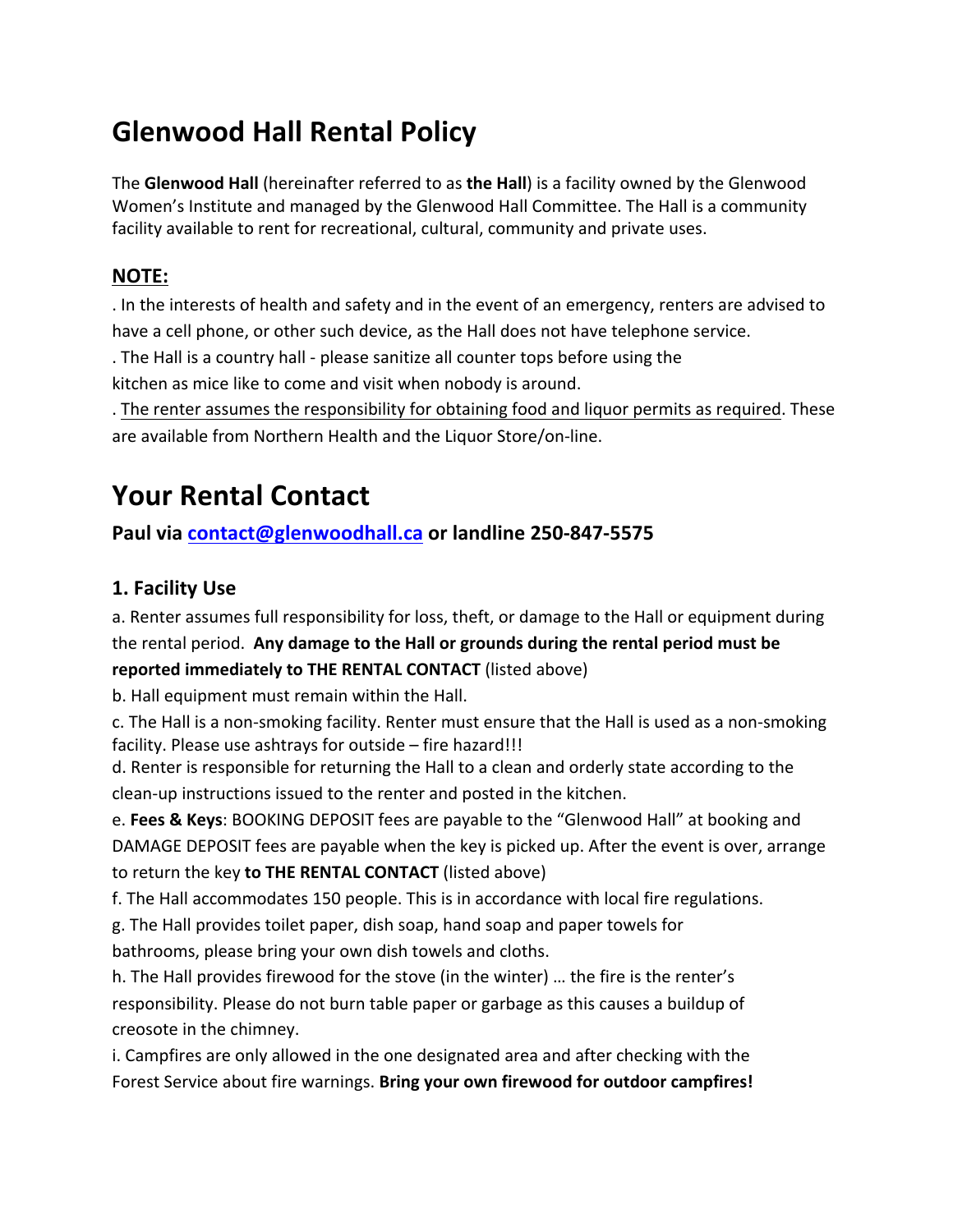### **Glenwood Hall Clean-up Instructions**

We hope your event will be a complete success and that your damage deposit can be returned. Glenwood Hall must be cleaned and left in an orderly state according to the following conditions.

**Chairs** must be neatly stacked on the dollies in the back corner.

**Tables** must be cleaned (no tape, staples or chewing gum) and neatly stored away on the dollies under the stage.

**Candles** must be used only in safe candle holders, preferably lanterns.

- **Kitchen (and bar)** must be left clean, in the state in which it was rented. Dishes must be washed according to posted instructions and stored in their designated cupboards; counters/bar must be washed. Make sure container lids are on tight (mice!). **Dishwasher** must be drained, traps cleaned, and turned off - instructions on wall above. **Cooler, bar fridges, and freezer** must be emptied and wiped out. Breaker #53 for cooler should be turned to off, and fridges and freezer unplugged, and doors left open.
- **Walls/Ceilings** Any decorations attached to any part of the interior or exterior must be completely removed without damage to walls, ceilings or other finishes. Please take this into account when decorating for your function. Absolutely no staples or duct **tape please!** Use existing hooks in ceiling and beams.
- **Floors** must all be (dry) swept. Spills need to be wiped up. Excess water left on the floor will cause damage. The washing of the floors will be done by the custodian.
- **Piano** must be moved back to its original location against wall beside entrance to washrooms.
- **Garbage including empties** must be bagged and removed from the Hall property. Personal items must be taken out of the Hall at the end of your rental period.
- **Doors and Key** It is the full responsibility of the Renter to ensure that all doors and windows are locked at the end of the event. All interior and porch lights and fans must be turned off. Doors into main hall from kitchen and back hallway must be closed. Key must be returned to Debbie Walton.
- **Exterior/Grounds** must be returned to their pre-rental condition. Thanks for picking up cigarette butts, bottles, and cans.